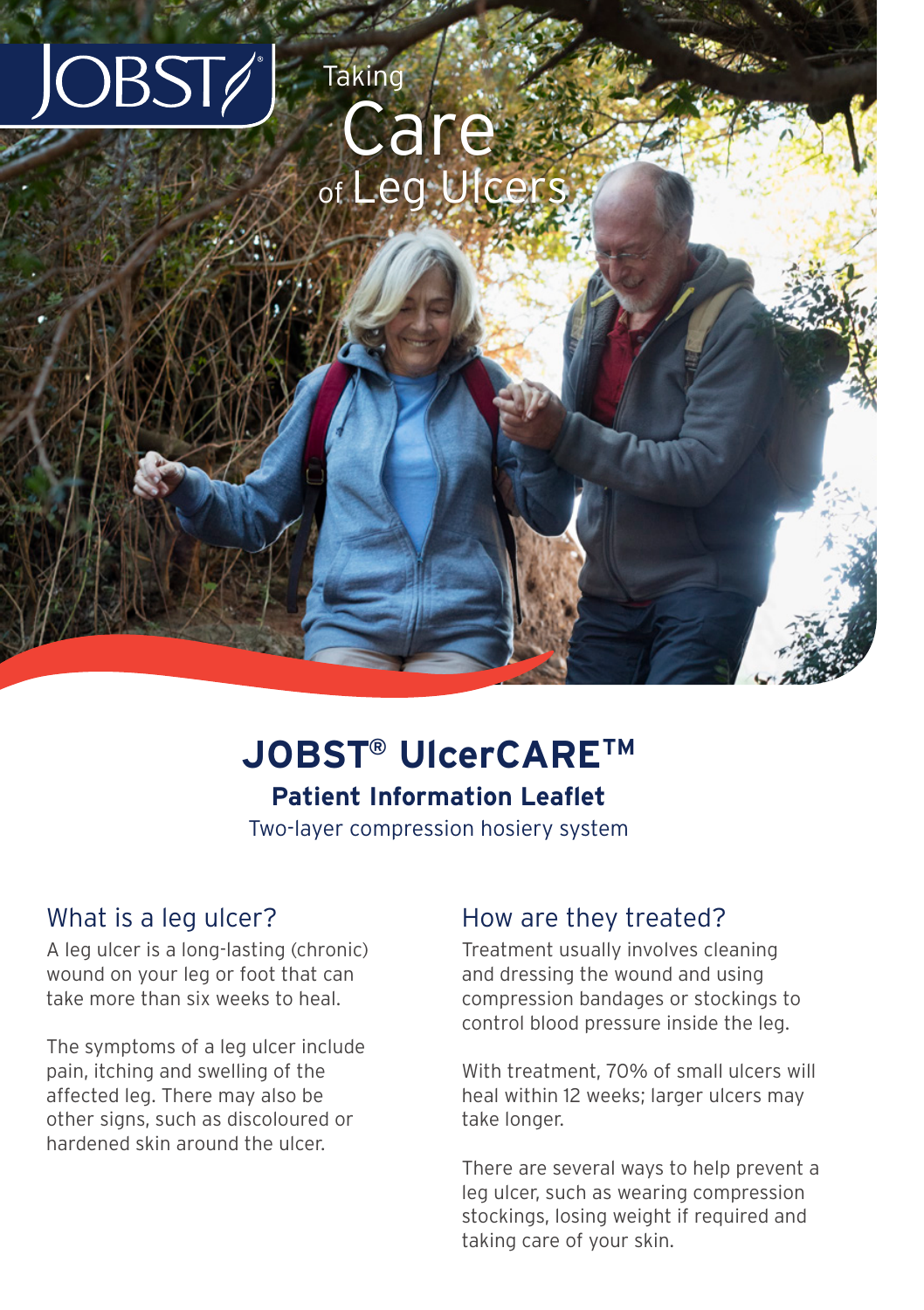# **What you can do to support your treatment**

Maintaining good circulation is one of the most important things you can do. Check with your healthcare professional to see if these suggestions are right for you:

### **Walk!**

Walking is an excellent form of exercise that helps improve your circulation. If you are unable to take long walks, you can exercise your legs whilst you are lying in bed or sitting in a chair. Simply flex your calf muscles and move your toes up and down for a couple of minutes, regularly, for example every hour. If you are driving long distances, stop every hour to walk for a few minutes.

## Elevate your legs

When sitting, your legs should be above heart level if possible, but never crossed. By elevating your legs when you are seated, you can help blood flow back from your feet to your heart and lungs.

#### Wear your compression system daily

You need to wear the compression system continuously to help to heal the ulcer, especially during the day when your feet are not elevated. If using a two-layer stocking system, such as JOBST® UlcerCARETM, you might just wear the liner at night as it provides light compression as you rest in a horizontal position.

### Care for your wound and your skin

Leg ulcers should always be covered with an appropriate wound dressing which ideally provides pain-free dressing changes. Ask your healthcare professional which dressing type to use and how often you should change them.

# **JOBST® UlcerCARETM**

Two-layer stocking system

# What is JOBST® UlcerCARETM?

- An easy-to-use, 2-in-1 compression system for managing venous leg ulcers and designed to provide minimum disruption to your lifestyle
- Comprises two components
	- Outer medical compression stocking
	- Mild-compression liner
- Available in beige or black, with or without a zipper
- Ready-to-wear and custom-fit options available

# How JOBST® UlcerCARETM can help you

- Bandages are not required
- Allows for improved personal hygiene and minimum disruption to your lifestyle, e.g. you can wear JOBST® UlcerCARETM with normal footwear and clothing
- The zipper makes the product easier for you to put on
- The stocking provides a guaranteed level of compression as recommended by healthcare professionals
- The product has a discreet non-medical appearance
- Allows self-management of your wound dressings if appropriate

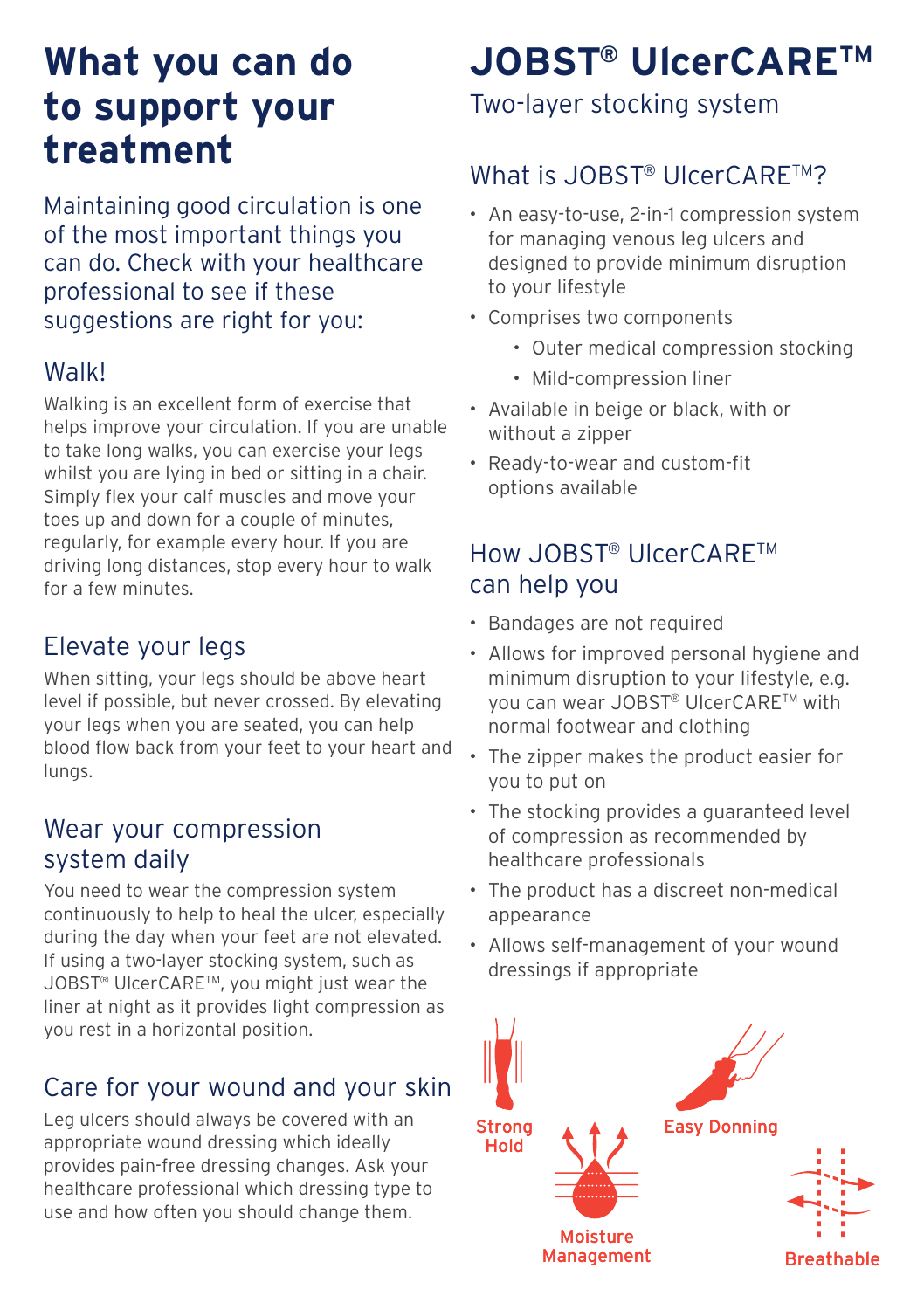# **Putting on your JOBST® stockings**

## Compression Liner







2. Pull the Compression Liner onto the foot, aligning the heel of the Liner with the heel of the foot.



3. Gently pull the Compression Liner up the leg, taking special care to ease it over wound dressing.



4. Pull it upwards to the knee. Do not roll down or fold the top of the stocking.



5. Smooth any wrinkles and adjust the heel and toe of the Compression Liner for comfort.

# Compression Stocking with Zipper



1. Apply the Compression Liner as instructed above. Open the zipper completely.



2. Point your toes and slip your foot into the foot area. Place your thumb between the zipper and your leg to protect your skin.



3. Zip it closed, keeping the elastic backing between your skin and the zinner.



4. Adjust any wrinkles or uncomfortable spots by gently pulling the fabric until the pressure is even.

## Compression Stocking without Zipper



1. Apply the Compression Liner as instructed above. Starting with the garment inside out, tuck the foot portion inside up to the heel and hold it with both hands, seam facing down.



2. Stretch your garment as wide as possible and in one motion, pull it onto your foot. Put the heel pocket over the back of your heel.



3. Take hold of the fabric just past your toes always at the sides, never the seams. Pull it up over your foot past the ankle. It should now be right side out. Adjust the garment so that the heel is in place.



4. Adjust the toe area for comfort by pulling your garment toward your toes and releasing.



5. Now work it all the way to the knee about 2" (5cm) at a time, smoothing the creases as you go - adjust any wrinkles or uncomfortable spots by gently pulling the fabric until the pressure is even.